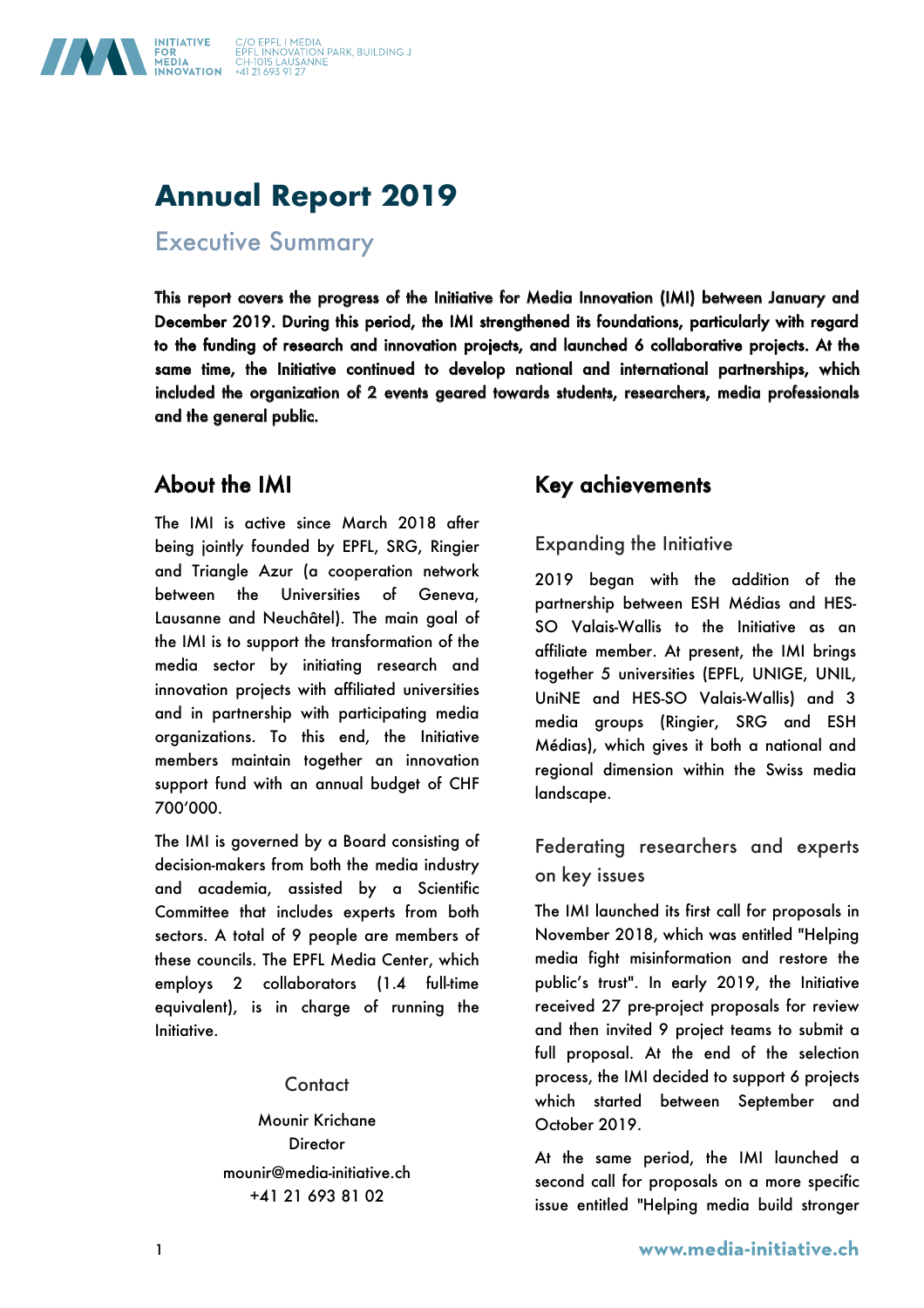C/O EPFL I MEDIA<br>EPFL INNOVATION PARK, BUILDING J<br>CH-1015 LAUSANNE<br>+41 21 693 91 27



ties with the public and enhance its engagement". This time, the Initiative received 7 pre-project proposals which are currently under review. Part of them will lead to concrete projects during 2020.

Lastly, in December 2019, the IMI announced a research grant with two fixed submission deadlines per year in April and October, aiming to sustain project funding in the coming years.

Building on interdisciplinarity to develop solutions

Following the first call for proposals, the IMI initiated 6 projects (see below) with leading scientists in fields ranging from human and social sciences to engineering, in cooperation with professional experts and journalists. A total of 6 universities and 3 media outlets are collaborating in these projects, involving more than 44 people with a full-time equivalent of around 7.5 positions. They will each last between 12 and 14 months and amount to a budget of about CHF 900'000 invested by the IMI between 2019 and 2020.

Promoting the Initiative through partnerships and events

Throughout 2019, the IMI continued its partnership with the MediaRoad project (www.mediaroad.eu) and its network of international stakeholders. In this context, the Initiative organized a 48-hour hackathon in March on the EPFL campus, as a side event to the Radiodays Europe conference, which brought together students, media professionals and hackers in a setting dedicated to co-creation.

The IMI has also strengthened its ties with digitalswitzerland in 2019. As part of Digital Day, the Initiative organized in September in Lausanne, with the support of some of its partners, an interactive dialogue that brought together around 100 media consumers and experts in the field to discuss the current relationship between media and audiences.

## Current projects

Partnerships between scientific research and the media are at the heart of the projects supported by the IMI. These collaborations are intended to help media organizations meet the challenges of digitization while having a positive impact on the public and society. The projects outlined below are part of the first call for proposals and will be completed by the fall of 2020. Each one explores an innovative approach to countering misinformation and restoring public trust in the media.



© 2019 EPFL

### Media Observatory Initiative

#### EPFL – Le Temps (Ringier)

In the digital age, news consumers experience increasing difficulty in distinguishing genuine from false information and, as a result, their trust in the media is being severely undermined. This project aims to develop a web platform to capture, process and visualize the Swiss and global news landscape, in order to better understand its structure and the dynamics at play.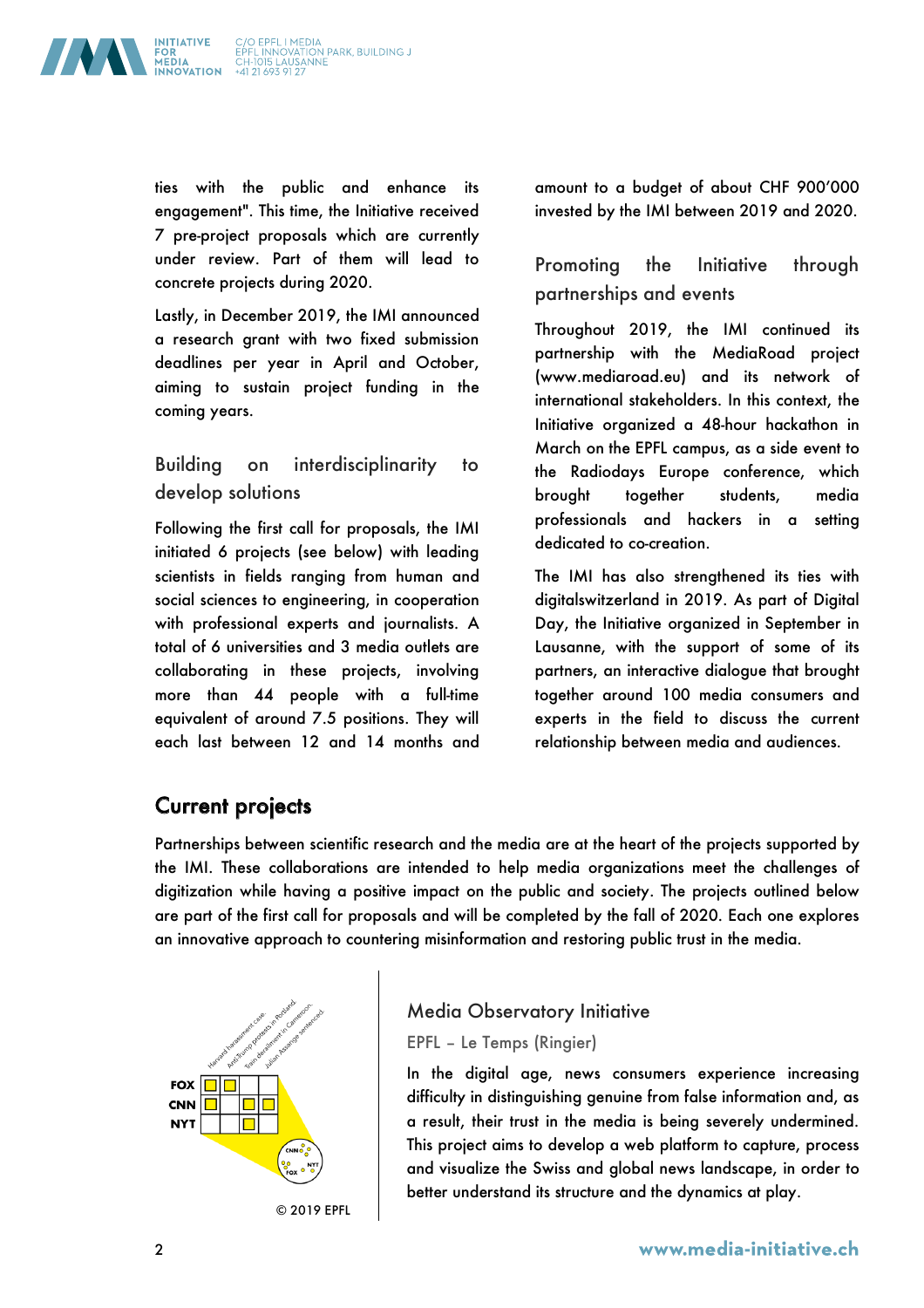

www.mediaobservatory.com

#### Traceable Original Journalistic Content (TOJC)

#### HES-SO Valais-Wallis – ESH Médias

In today's media environment, it is becoming increasingly difficult to distinguish between journalistic content and other types of content that do not share the same quality standards. This project aims to develop and evaluate a comprehensive labelling system to identify and certify content originally produced by journalists, in order to promote it and differentiate it from non-journalistic content, especially misinformation. Furthermore, to encourage a broad adoption by the media, the project considers the perception and impact that such a label would have on the readers, and seeks an architecture that leverages existing solutions and integrates seamlessly with the publishing workflows of partner media outlets.



© 2019 HES-SO Valais-Wallis



## Social network Architectures of Disinformation (#sad) EPFL – UniNE – RTS (SRG)

Social networks have become by far the most important place online to discuss and exchange information, but they also tend to polarize discussions and isolate users in their own cultural or ideological bubbles. This project aims to develop new methods to analyze the structure and mechanisms of influence within these communities, and to estimate the overall activity of social networks from only a partial view of them. Based on these methods, a tool will be developed to enable journalists to monitor the propagation of controversies and misinformation on platforms such as Twitter and YouTube.